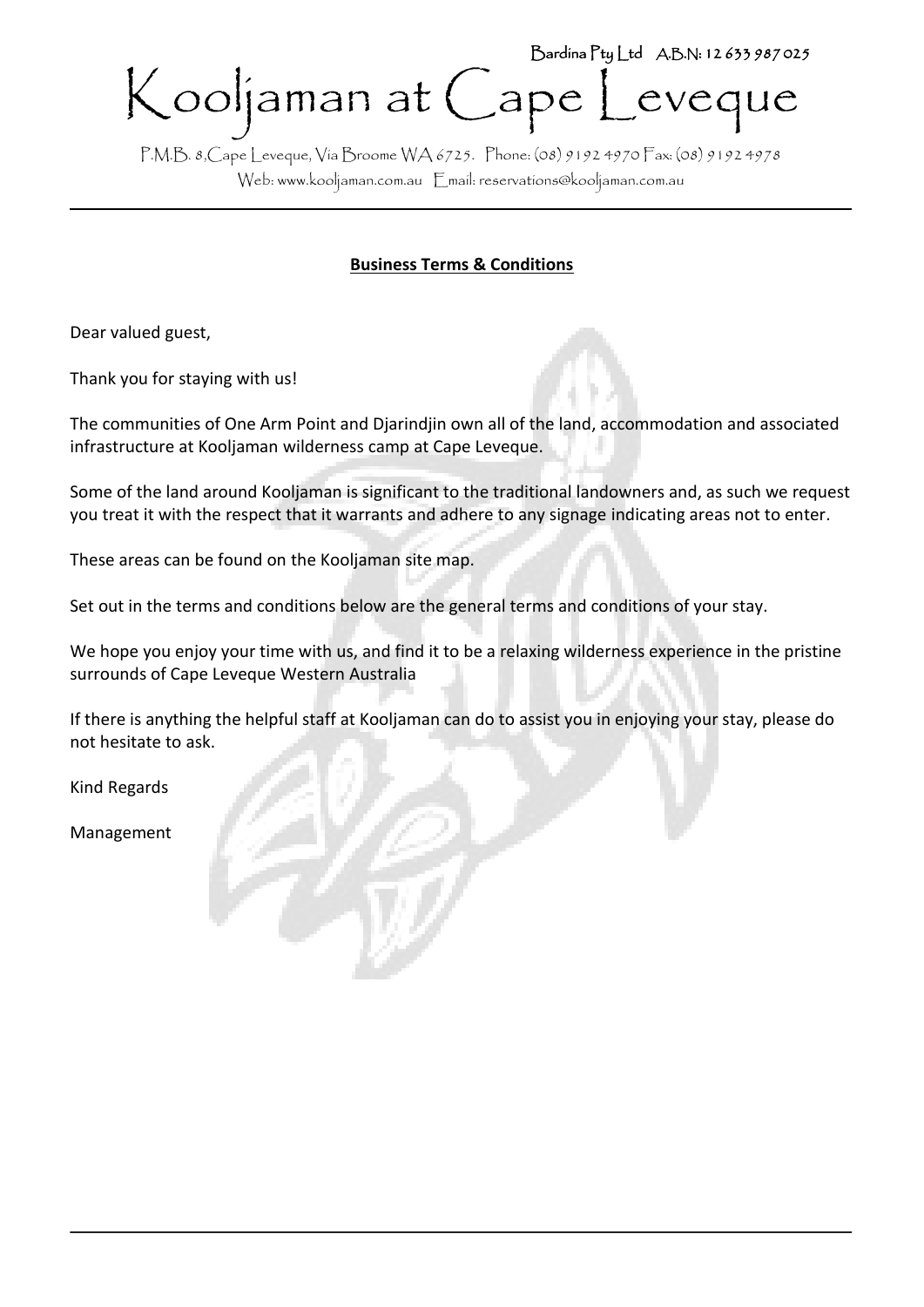#### **Terms and Conditions**

- 1) The following Terms and Conditions apply to all bookings made to stay at Kooljaman**.** We kindly ask that you take a moment to read and understand them prior to making a Booking.
- 2) In these Terms and Conditions the following definitions apply:
	- a. **"Kooljaman" or "we"** means Bardina Pty Ltd ABN: 12 633 987 025, trading as Kooljaman at Cape Leveque.
	- b. **"Booking"** means the booking for accommodation, functions and/or any other services or items made with us.
	- c. **"Contract"** means the Booking and these Terms, and any other terms and conditions stated to apply to the Booking.
	- d. **"GST"** means Goods & Services Tax.
	- e. **"Guest"** means any person attending on the Wilderness Camp.
	- f. **"Services"** means any and all services associated with the provision of accommodation at the Wilderness Camp by Kooljaman.
	- g. **"Terms"** means these terms and conditions.
	- h. **"Websites"** means [www.kooljaman.com.au](http://www.kooljaman.com.au/) or any other website owned or operated by us relating to the Wilderness Camp from time to time.
	- i. **"Wilderness Camp"** means the premises operated by Kooljaman.

#### **Bookings**

- 3) All Bookings at the Wilderness Camp are subject to these Terms.
- 4) At the time of booking or at check-in, we will take your credit/debit card details and you authorise the use of this card for any sums that become owing to us.
- 5) We shall also have the right to require full payment in advance or a deposit at the time of booking in certain circumstances, at the absolute discretion of Kooljaman, or if the Booking includes the supply of certain items or services. No Booking shall be treated as confirmed until the details and/or payment/deposit described in this clause have been provided.

# **Charges**

6) The prices displayed on the Website are an average per night per person until a rate is selected and booking finalised, and may be subject to change depending on any relevant fees.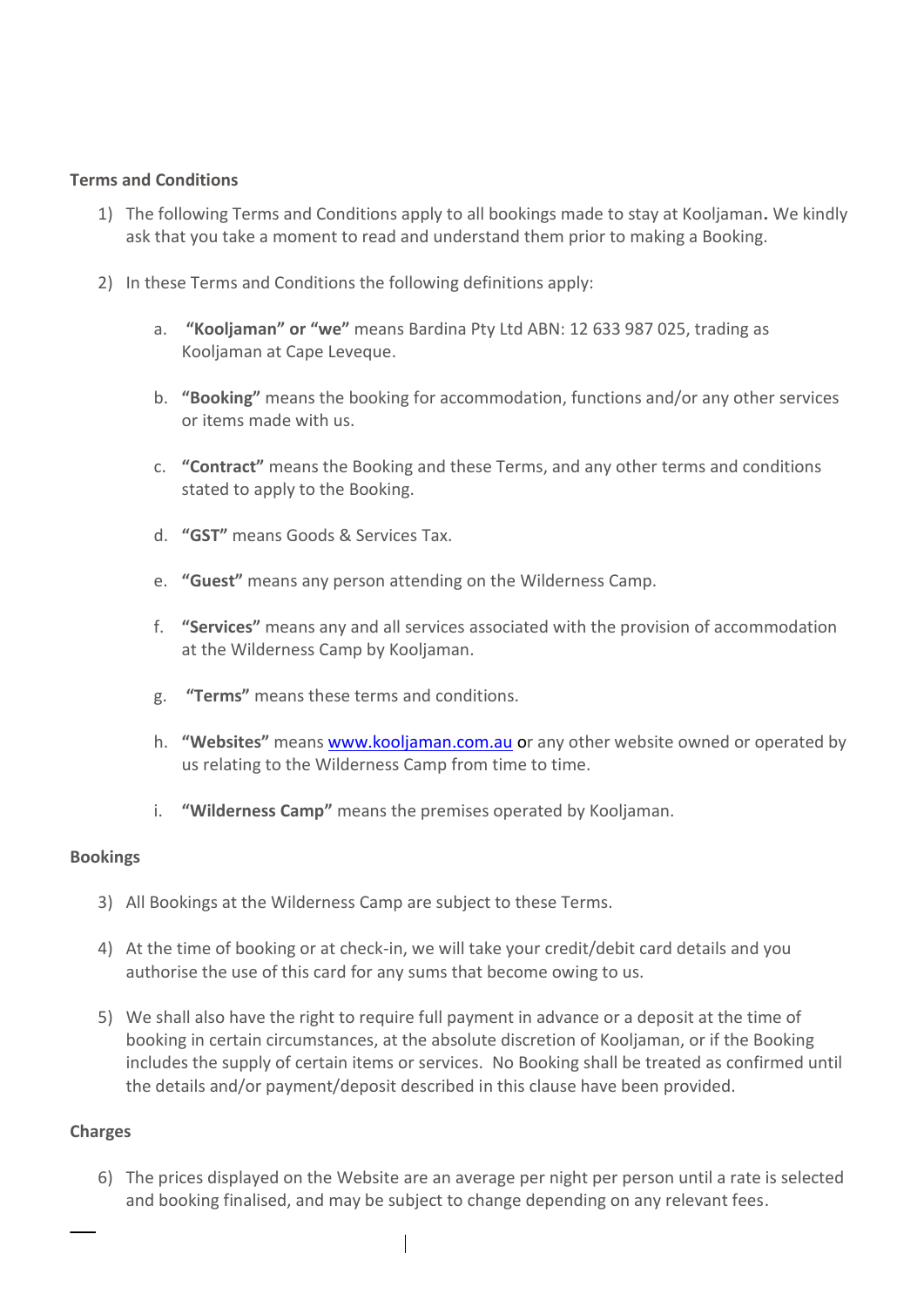- 7) Any meals, service or GST (at the prevailing rate) are excluded from any represented price, unless specified.
- 8) A minimum length of stay, deposit, cancellation charge and other conditions may apply to certain rates, as specified and at the absolute discretion of Kooljaman.
- 9) Any advertised prices are in Australian Dollars, and any amounts charged to Guests or any other persons will be in Australian Dollars also. Kooljaman does not provide any foreign exchange service.
- 10) The GST breakdown shown on any invoice is indicative based on the current rate of GST, and the expected GST treatment of the goods or services. GST will be payable at the prevailing rate applicable at the tax point of the invoice or Booking confirmation issued, and may change depending on the actual rate and the GST treatment of the goods and services purchased at that date.
- 11) Price lists for additional items, such as restaurant meals and room service, are on display at relevant locations within the Wilderness Camp and are available on request.

# **Check-in/ Check-out Requirements**

- 12) In the interests of security and to prevent fraud, at the time of check-in, guests may be required to confirm their identity by providing their booking reference; their passport/identity card/driving licence and a valid credit or debit card which will be swiped in the presence of the card holder.
- 13) If guests are travelling from outside the Commonwealth of Australia, we are also reserve the right to require guests to provide the number and place of issue of your passport/identity card and details of their next destination. These records will be kept for at least 12 months and may be disclosed or made available for inspection by any police officer or as otherwise required by applicable law in connection with the prevention or investigation of any relevant matter. The information above may be requested for each member of your party over the age of 16 and we reserve the right to refuse entry to persons who cannot provide the information set out above.
- 14) Unless otherwise stated on the booking confirmation, Guests may check-in at any time from:
	- a. 2.00 p.m. on the scheduled day of arrival for accommodation; or,
	- b. 11.00 am on the scheduled day of arrival for camping.
- 15) All reservations that have been secured by credit/debit card or prepaid at the time of booking will he held until 11:59pm on the scheduled day of arrival unless otherwise agreed directly with the Wilderness Camp, arrival after which time we will be entitled to re-let the room, unless the guest has notified the Wilderness Camp of a late arrival.
- 16) Any non-secured reservation will be held until 4.00 p.m. on the day of arrival at which time we will be entitled to re-let the room, unless the guest has notified the Wilderness Camp of a late arrival.

 $\begin{array}{c} \hline \end{array}$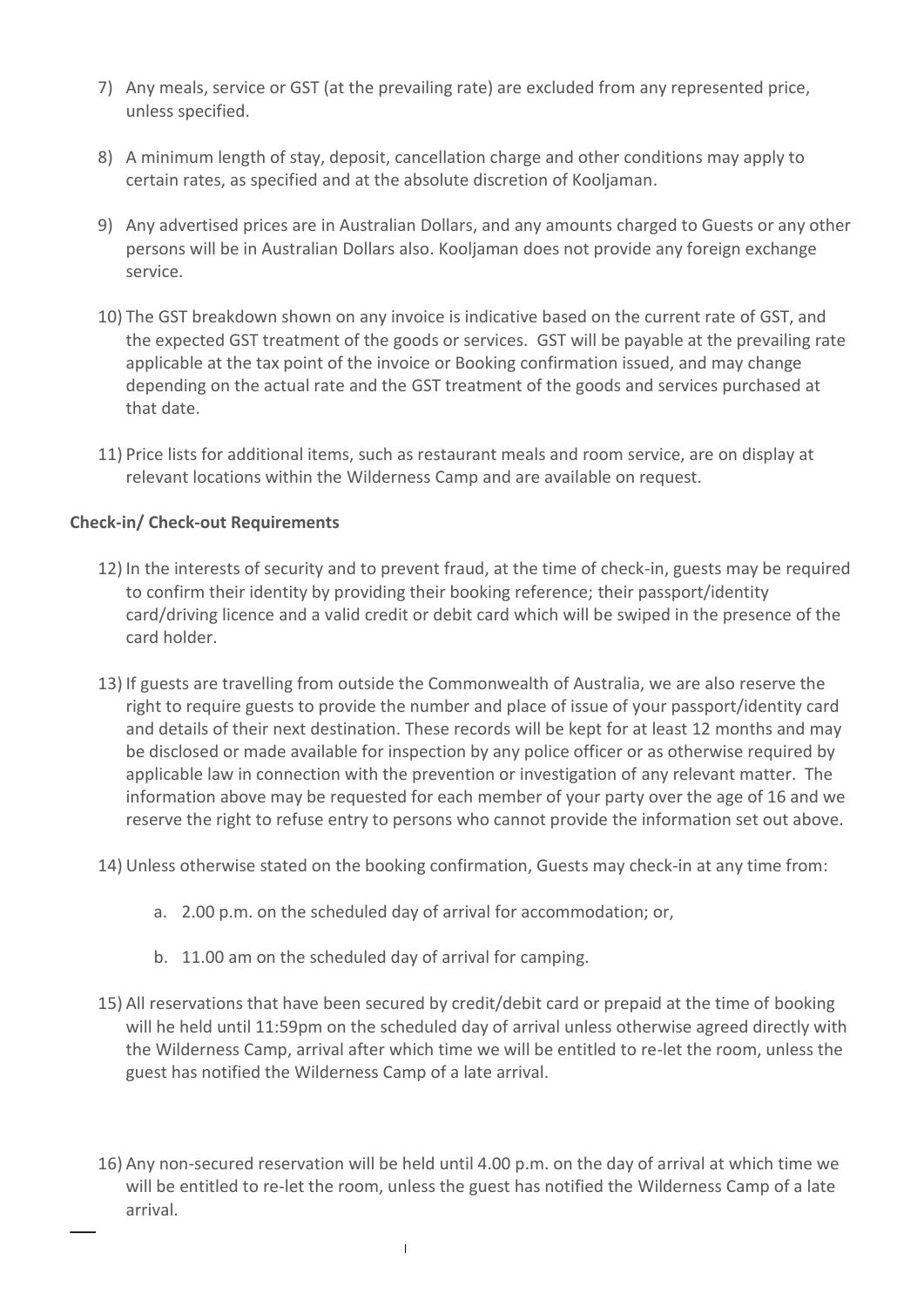- 17) On the day of departure we kindly ask all guests to vacate their rooms by 10.00 am (unless a later departure is stated as part of your Booking). Late check-out after this time can be requested subject to availability and will be charged at an hourly rate at the discretion of the Wilderness Camp.
- 18) Accommodation and camping areas are subject to maximum occupancy rules set by the Wilderness Camp for each type of accommodation or area. If you would like further details please contact the Company or the Wilderness Camp.

# **Payment**

- 19) We accept the following methods of payment: credit cards:
	- a. MasterCard;
	- b. Visa.
- 20) For advance purchase rates the card you booked with must be presented on arrival, along with the appropriate ID.
- 21) At the time of check-in we will authorise the accommodation charges (room rate, GST and any service charge) and anticipated incidentals for the duration of your stay against your credit/debit card. We may also choose to accept a deposit in place of payment card authorisation by another valid form of payment.
- 22) During your stay the Wilderness Camp's system will calculate the incidentals charged to you on a daily basis. If the cost of those incidentals exceed the authorisation taken on check-in, further authorisation will be requested and if such authorisation is not available, we may request another method of settlement or a deposit to be provided, failing which we reserve the right to restrict access to your accommodation or camping area.
- 23) All outstanding charges must be paid for in full on check-out from the Wilderness Camp. If the outstanding charges do not exceed the authorisation taken on check-in, the authorisation for the amount not utilised will be released, however, we cannot control how long it takes for your bank to effect such release. If staying for multiple nights at the Wilderness Camp we may require you to make payment for any outstanding charges on a more frequent basis during your stay.

# **Cancellation Policy and No Shows**

- *24) Once your booking is confirmed and payment has been made, a 10% administration fee will be charged for all cancellation or amendments.*
- *25) Cancellations or amendments can only be made up to 30 days prior to scheduled arrival date.*
- *26) No refund is available on any booking cancelled within 30 days from expected arrival for any*  reason, other than as agreed by the property for cancellation directly related to COVID travel *restrictions. A 10% administration fee will be charged for any COVID cancellations.*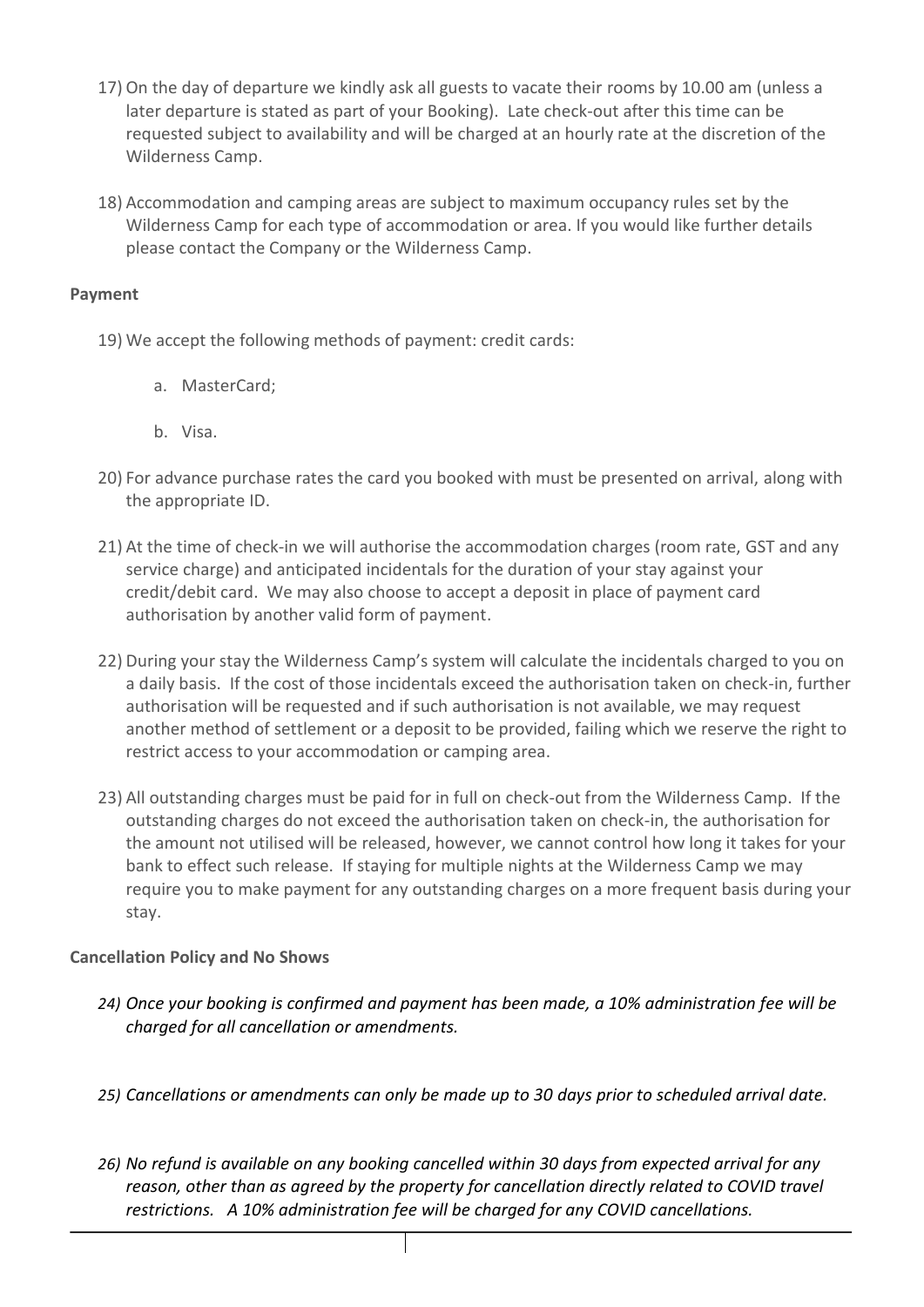#### **Changes or Cancellation by the Kooljaman**

- 27) Very occasionally we may need to cancel your Booking for reasons unassociated with you. In such circumstances you will be given a full refund but we shall have no further liability to you arising out of such cancellation.
- 28) We will, however, use all reasonable endeavors to try and re-locate any confirmed Booking cancelled by us to an alternative location similar in standard to the Wilderness Camp, in Broome or its surrounds. We will also meet the expense of your transport to any replacement accommodation in Broome or its immediate surrounds.
- 29) Your booking is for a class of accommodation or camping area in the Wilderness Camp and does not guarantee that you will be able to stay in a specific room or in the same room for the duration of your stay. If you have indicated a preference for a particular room or accommodation we will use our reasonable efforts to honour this preference. However, we may need to allocate an alternative room or accommodation to you for operational or safety reasons. If we need to move you to a different room or accommodation during your booking for which a lower rate is available than the rate you booked at, we will refund you the difference in the rates.

#### **Damage**

- 30) We reserve the right and you hereby authorise us to charge your credit or debit card for any damage incurred to your room or accommodation or camping site, or any aspect of the Wilderness Camp during your stay (including without limitation specialist cleaning) or for any items that are missing from your room or accommodation or camping site when you leave.
- 31) Damage caused by willful act or grossly negligent conduct, to any aspect of the Wilderness Camp or Kooljaman's property, or the property of any Guest, by another Guest or visitor, is considered a breach of the material term of the Contract regarding Guest behavior and Kooljaman reserve the right to remove you and members of your party from the Wilderness Camp as a result. In such a circumstances, Kooljaman reserves the right to request Police attendance to assist in your removal should that be considered reasonably necessary.
- 32) For the avoidance of doubt, damage to any plant or animal life within the Wilderness Camp caused wilfully or by gross negligence is considered a breach of clause 31.
- 33) You also agree to indemnify Kooljaman and the Wilderness Camp for any such damage described in paragraph 31, and further agree that Kooljaman may charge your credit or debit card for any such loss.

# **Accessibility**

- 34) Dependent on your individual needs, it may be possible to meet your requirements. Please contact us to discuss specific individual requirements and the availability of appropriate accommodation, and we will do our best to accommodate your needs.
- 35) Kooljaman does not generally warrant that it will be able to meet any particular special need.

#### **Leisure and Facilities**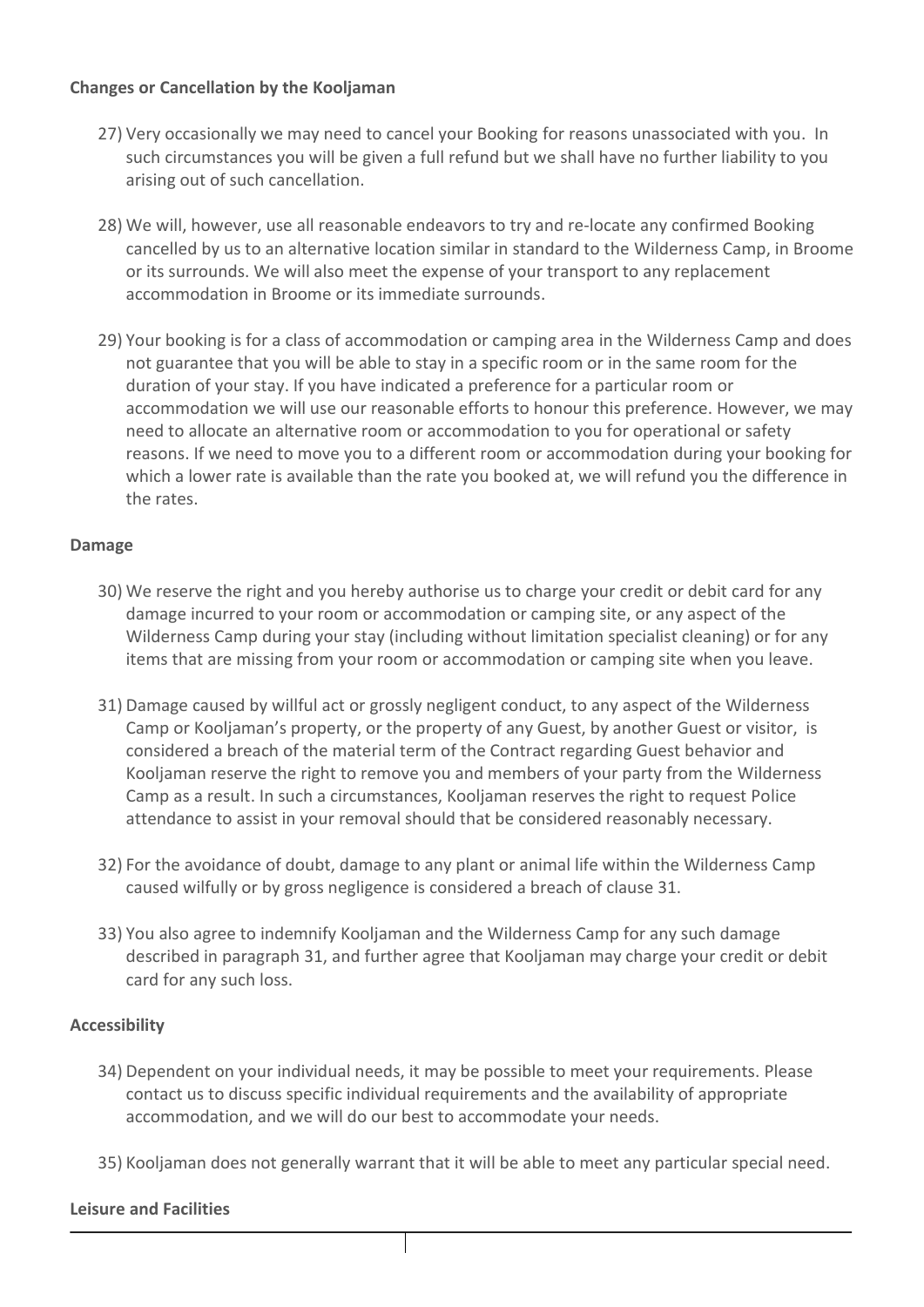- 36) A condition of using the facilities at the Wilderness Camp is that you must comply with the Wilderness Camp's rules, a copy of which is available at the Wilderness Camp's reception. Charges may apply for use of some facilities, please enquire at the Wilderness Camp for further details.
- 37) Children under 16 years of age must be accompanied by an adult at all times and if so accompanied, may use any of the facilities.
- 38) At certain times, facilities may become unavailable due to maintenance, adverse weather conditions or other reasons beyond our control. We will attempt to keep all Wilderness Camp guests informed of these circumstances however this may not always be possible. If any facility is a significant reason for your choice of Wilderness Camp, we would advise you to check directly with the Wilderness Camp in advance of arrival.
- 39) Kooljaman guests will have access to the boat launching beach on the eastern side of the Cape, however no further access along the beach will be allowed past the bollards in place at that location.
- 40) There is strictly no admittance to the airfield servicing Kooljaman, without the express consent of management, and in such a circumstance, no Guest is permitted in any circumstances onto the airfield unescorted by Kooljaman staff.

#### **Travel to the Wilderness Camp**

- 41) Should you elect to travel by road to the Wilderness Camp, you accept and acknowledge that you do so entirely at your own risk, and that the Wilderness Camp does not represent or warrant as to the suitability of the road(s) from Broome town site to the Wilderness Camp, nor the suitability of any particular vehicle to meet the conditions which may be found.
- 42) Where the Wilderness Camp has its own car park, there may be a charge and/or limited spaces available and space may not be available for the duration of your stay. Terms and conditions may also apply to car park use. Please contact the Wilderness Camp directly for more information. Cars and their contents are left at the owner's/customer's own risk. We do not accept responsibility for loss or damage (save as may not be excluded or restricted by applicable law).
- 43) Should you elect to travel by air to the Wilderness Camp, you accept and acknowledge that you do so entirely at your own risk, and that the Wilderness Camp does not represent or warrant as to the suitability of any air service provider from Broome airport or anyone else, to convey you or anyone else by air to the Wilderness Camp, nor the suitability of any particular aircraft to meet the conditions which may be found.

#### **Wilderness Camp Events**

44) Please be aware that at certain times throughout the year some the Wilderness Camp may host weddings, events and parties, which you may feel would be an intrusion on your break. Please contact the Wilderness Camp directly in advance of your stay for further information.

#### **Guest Behaviour**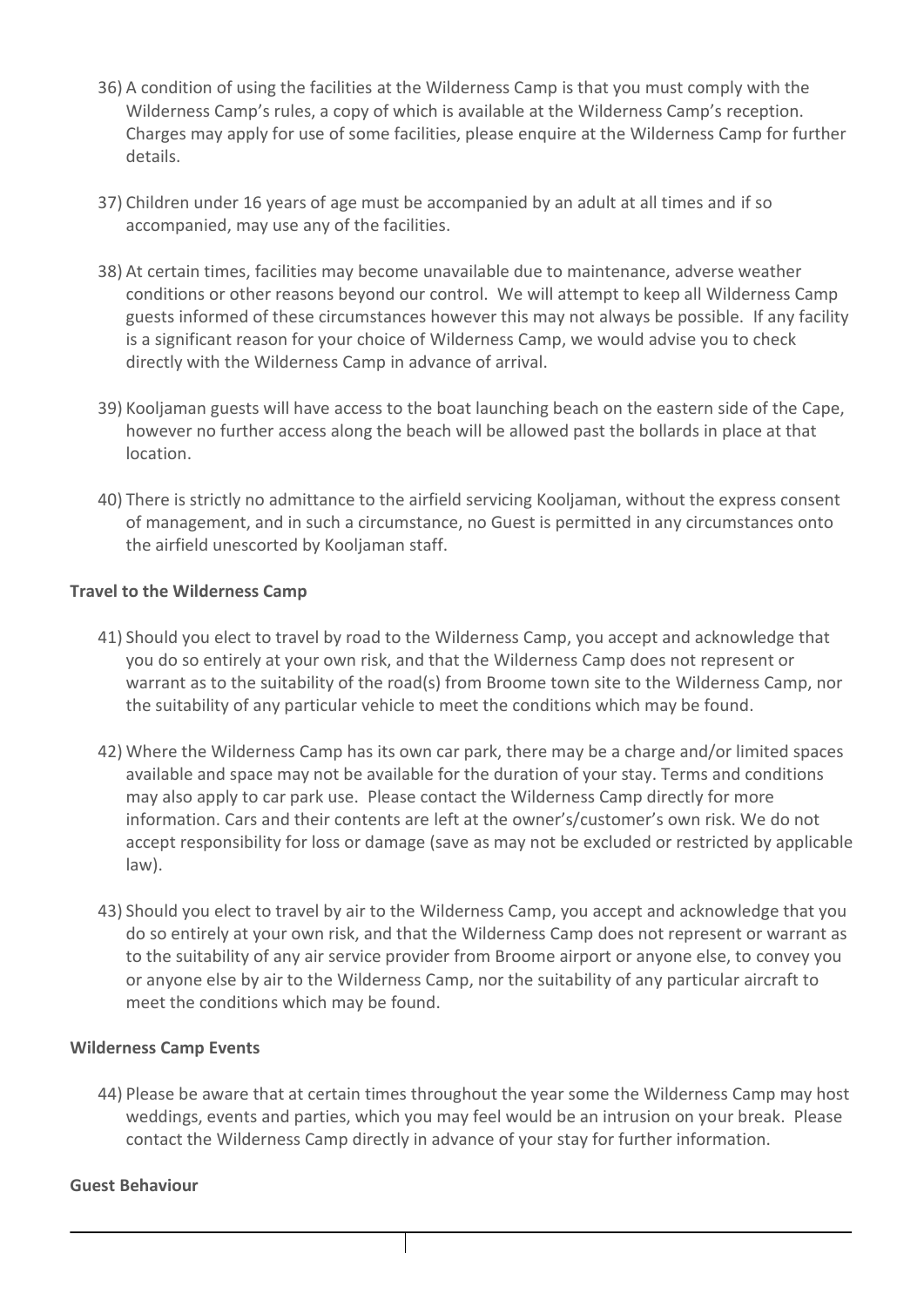- 45) The Wilderness Camp has rules in respect of Guest behaviour.
- 46) Guests are requested to conduct themselves appropriately at all times and to comply with Wilderness Camp and Kooljaman procedures and/or requests with regard to conduct and respect for the property of the Wilderness Camp, its employees, Guests and their health and safety.
- 47) Guests are requested not to disrupt the comfort and enjoyment of other Guests, the smooth running of the Wilderness Camp, or cause offence to other Guests or our members of staff.
- 48) We reserve the right to refuse accommodation or services or remove you and members of your party from the Wilderness Camp if, in our reasonable opinion, we consider these provisions dealing with behavioural standards to have been breached. Where this is the case we shall have no obligation to refund you for lost accommodation, other services or any other loss or expense incurred.
- 49) Further, we expressly reserve the right to refuse accommodation or services, or remove you and members of your party from the Wilderness Camp if, in our reasonable opinion, we become aware that there is a reasonable risk that you and or members of your party may act in a fashion which may be in breach of these provisions dealing with behaviour. Where this is the case we shall have no obligation to refund you for lost accommodation, other services or any other loss or expense incurred.
- 50) For the comfort of other guests we advise that Kooljaman has a policy of "Quiet after 9pm" and excessive noise, the determination of which is at Kooljaman's absolute discretion, will not be tolerated.
- 51) Kooljaman is a wilderness camp and does not have the capacity to offer electricity other than for lighting and one fridge. Please do not attempt to use electric kettles, toasters, hairdryers or other electrical equipment not expressly authorised by the Wilderness Camp, as to do so may damage the property of Kooljaman.

# **No Smoking**

- 52) Guests are not permitted to smoke at the Wilderness Camp.
- 53) Guests are not permitted to imbibe, take, administer or drink, any substances or things the possession or consumption of which is considered unlawful in Western Australia.

#### **Children**

- 54) All children (a person under 16 years of age) staying at the Wilderness Camp must be accompanied by an adult and must be supervised by an adult at all times.
- 55) Cots and extra beds are available, however, these are limited and subject to availability. Additional charges may apply. Please check at the time of booking.

**Pets**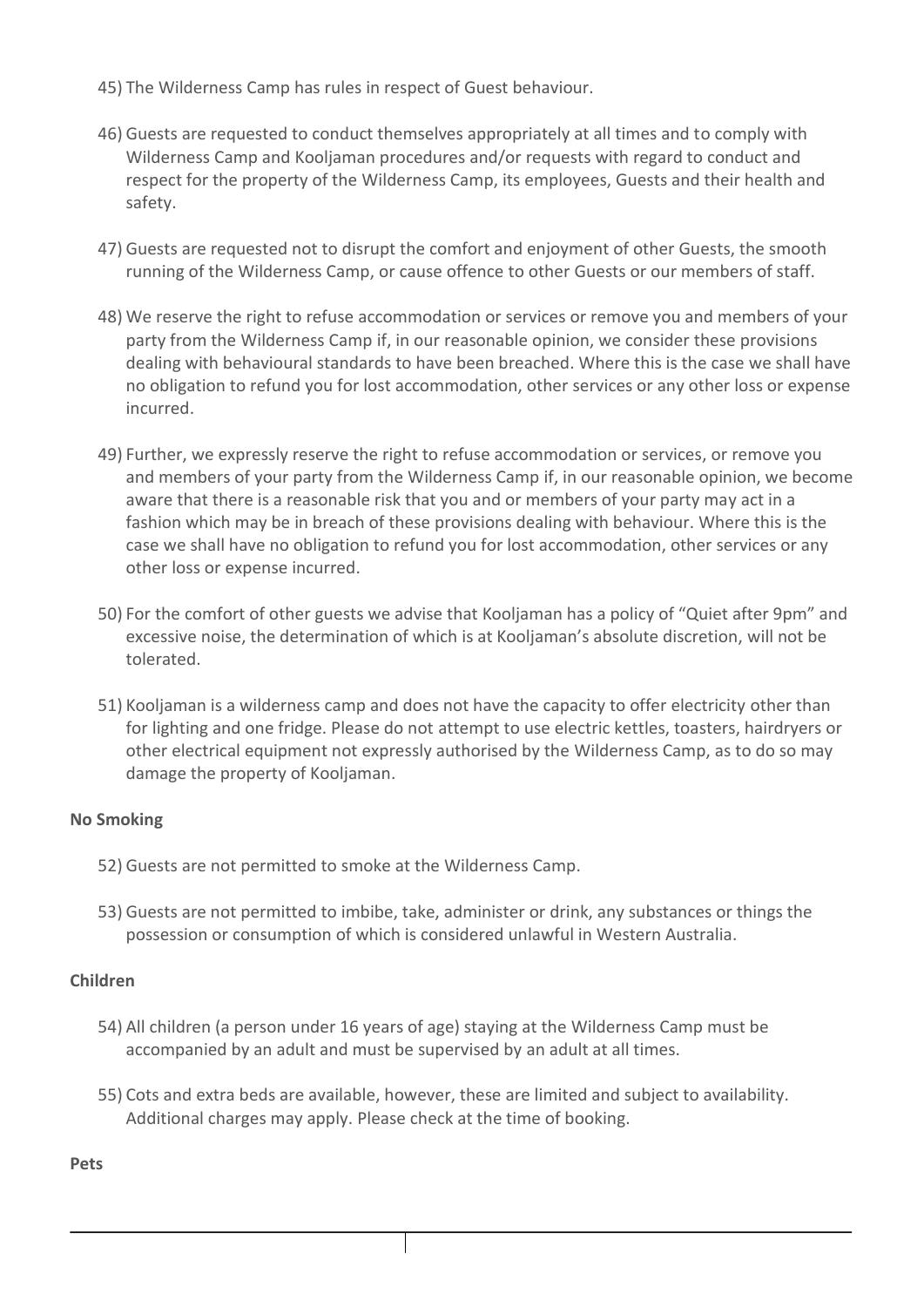56) Guide dogs may, at the absolute discretion of the Wilderness Camp, be accepted by prior arrangement. All other dogs or animals are not permitted at the Wilderness Camp.

# **Personal Information**

- 57) Telephone calls may be recorded from time to time to help us improve the service we offer you.
- 58) All personal information stored and used by us is done so in accordance with our Privacy Policy and Cookie Policy, which are available on request or on the website of the Wilderness Camp.

# **Force Majeure**

59) Kooljaman accepts no liability and will not pay any compensation where the performance of its obligations is prevented or affected directly or indirectly by or as a result of force majeure or any circumstances beyond its reasonable control including, but not limited to, flood, earthquake, extreme adverse weather conditions, natural disasters, other acts of God, acts of terrorism, fire or failure of electric power, gas, water, or other utility service, plant machinery, computers, vehicles or any collapse of building structures.

# **Limitation of Liability**

- 60) Kooljaman will not be responsible for the loss or damage of any property left in the Wilderness Camp other than as expressly required any applicable law.
- 61) Kooljaman will not be liable for any indirect, consequential or pure economic loss or any loss of profit, goodwill or opportunity (whether caused by the negligence of Kooljaman, its employees, contractor or agents or otherwise), and in any event, Kooljaman's total liability in any circumstances shall not exceed the value of the charges received by it under the Contract.

# **Governing Law and Jurisdiction**

- 62) The Contract and any non-contractual obligations arising in connection with it are governed by the law of Western Australia, and the Western Australian Courts have exclusive jurisdiction to determine any dispute arising in connection with the Contract, including disputes relating to any non-contractual obligations.
- 63) Each party irrevocably waives any objection which it may now or later have to proceedings being brought in the Western Australian Courts (on the grounds that the Western Australian Courts are not a convenient forum or otherwise).
- 64) If any provision of this Contract does not comply with any mandatory provision of law which cannot be contracted out of, then this Contract shall be deemed to be amended to comply with the relevant law and the offending provision or part thereof consider severed and of no effect.

# **Web Site Information and Intellectual Property**

65) While all reasonable efforts have been taken to ensure the accuracy of information on the Website, Kooljaman does not accept responsibility for errors or omissions and reserve the right to amend, cancel or vary any of the arrangements featured on the Websites without notice.